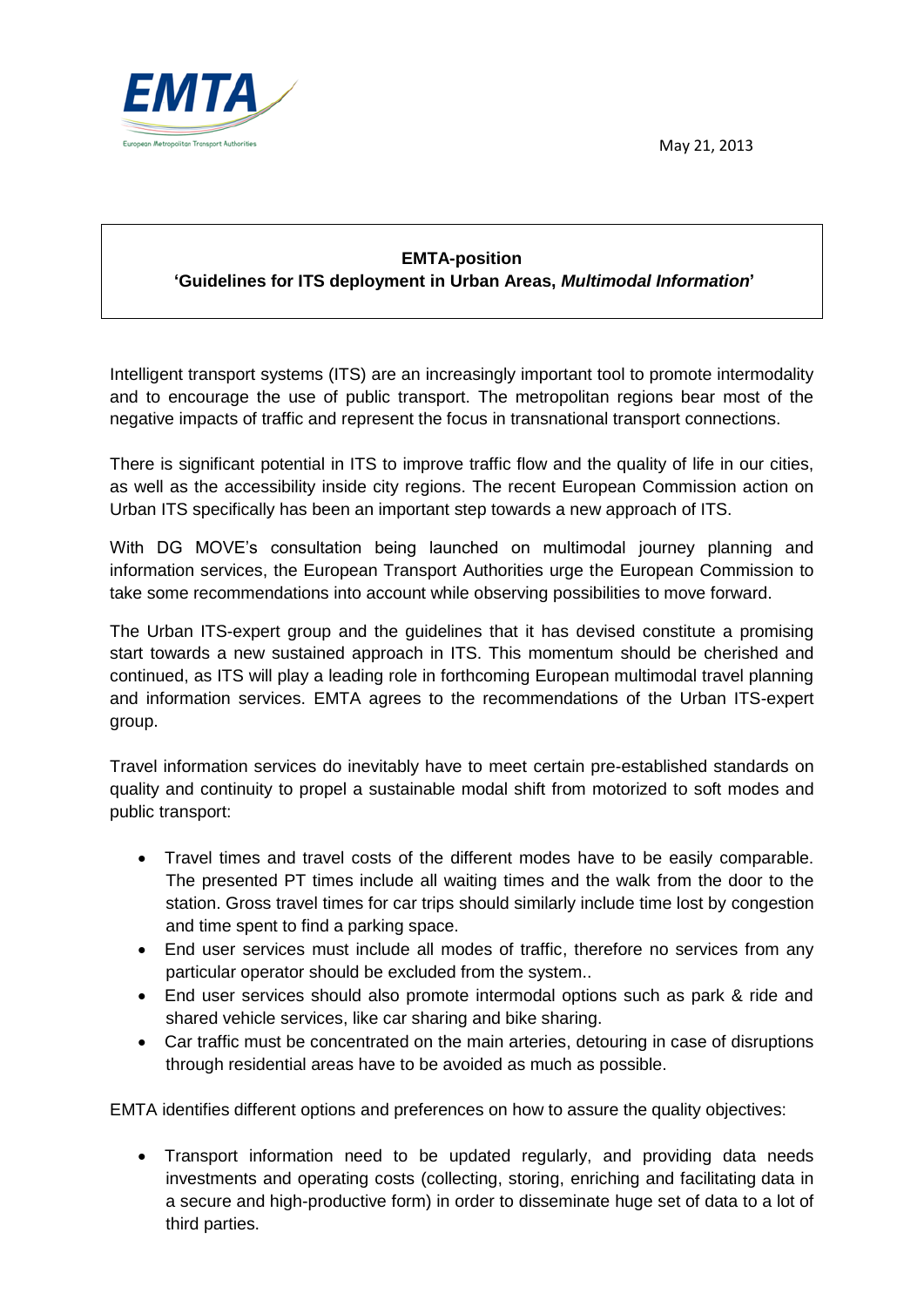- All data can be made accessible, provided the quality criteria can be ensured by either contract or legislation. It should however be done in a non-discriminatory way, accepting the fact that data cannot always be delivered for free.
- Raw data can be harmonized into an intermodal B2B routing service by the transport authorities. The quality standards are an integrated part of the routing service that is provided to third parties under non-discriminating conditions.

A regulatory supervising authority<sup>1</sup> might be needed in order to ensure non-discrimination in service quality and to secure requirements for the general use of data. The end user services should meet the quality requirements while service providers need guarantees for equal, non-discriminating access to B2B services.

Authorities and transport operators provide comprehensive and up-to-date information for public transport schedules and real time information. The transport authorities work together with road operators and city regions to address specific problems such as traffic safety, congestion, air pollution and noise, putting the needs of users and citizens in ITS-solutions in the centre of their attention. Therefore future development of urban ITS-services should principally be lead by transport authorities and city regions.

EMTA members acknowledge the irreversible development of Open data as an asset that contributes to the quality of travel information for the users and to foster the increase of public transport demand. Transport authorities favor to build on the benefits of Open Data in order to complement their efforts for a better quality of service.

The Commission should bear in mind that EMTA encompasses regions and cities that have invested considerably in intermodal travel planning systems and in the continuous collection and harmonization of high quality traveller information. Many deploy and enhance high performance traveller information systems and as a rule cooperate with road authorities to provide traveller information for all modes of traffic. These intermodal traveller information systems need to be recognized as terms of reference for businesses to develop a European wide multimodal travel planning and information service system.

## **According to the 'Guidelines for ITS deployment in Urban Areas' EMTA would recommend the European Commission to:**

- **Foster national multimodal travel information services by establishing knowledge exchange, building a network of excellence;**
- **Support the expansion of the detection and collection of real time information;**
- **Provide for a framework for the arrangement of interoperability standards among national service operators or main urban transport authorities and provide incentives for cooperation on European level, in order to:**
- **Develop a European multimodal travel planner as a network of services, building on readily available technology to combine metropolitan and national service interfaces to a EU-wide end user service.**

 $\overline{a}$ 

 $1$  A body in the public sector, responsible for inspection and control of the standards of quality of data provision, in a certified and trustworthy manner, to grant data accuracy, reliability and pricing in a nondiscriminatory way.